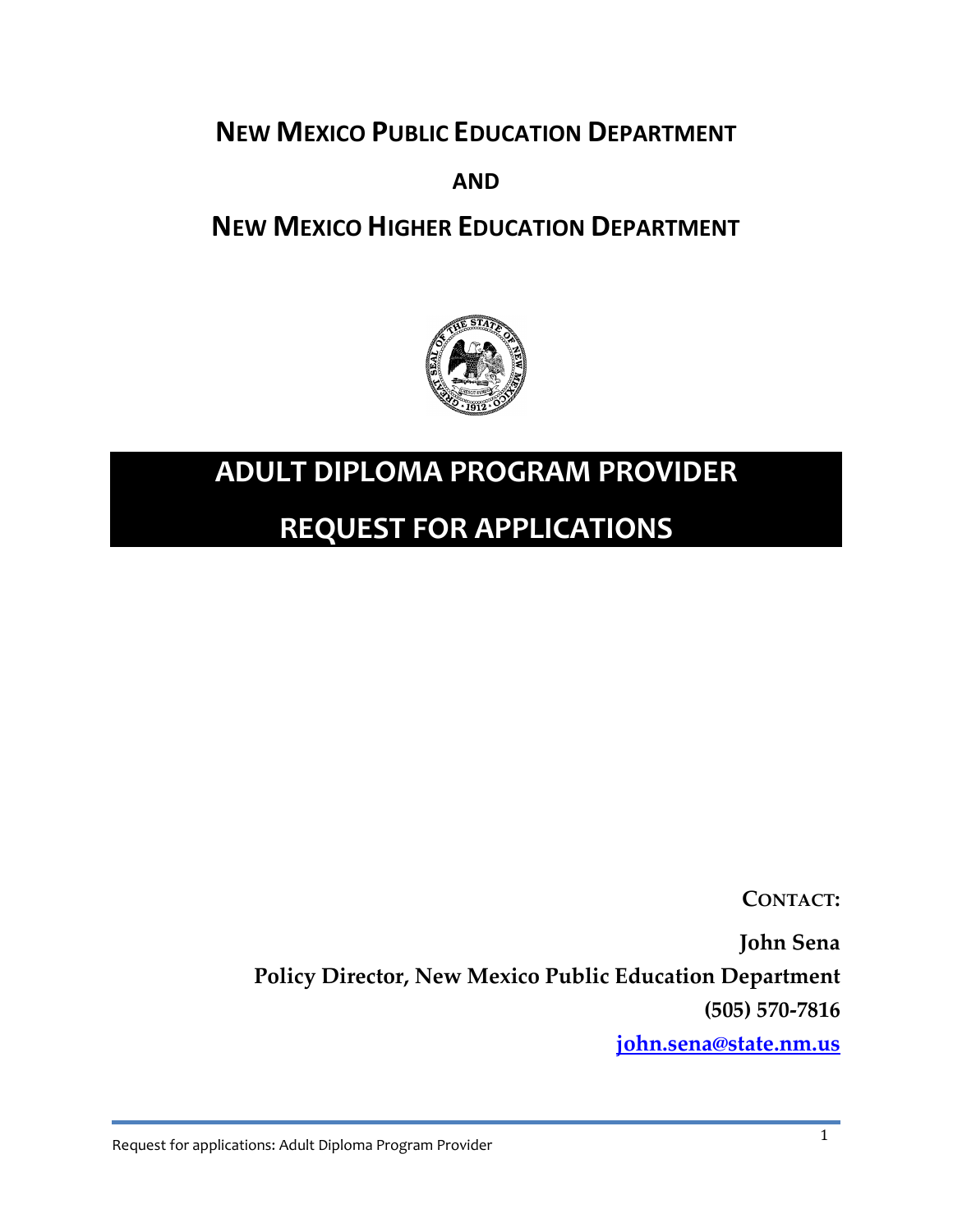# **ADULT DIPLOMA PROGRAM PROVIDERS REQUEST FOR APPLICATIONS (RFA)**

### **Background and Purpose of Request for Applications**

In response to concerns about accessible pathways for adults to earn a high school diploma, the New Mexico Legislature enacted Laws 2019, Chapter 185 (Senate Bill 391). Senate Bill 391 directs the Public Education Department (NMPED) to authorize an external diploma program for adults. The Bill require that any such program document the educational attainment of participants through college and career readiness standards, assess high-school level skills in applied life and work contexts, and prepare participants to enter college or the workforce, upgrade their skills, advance to a better job, or move from one field of work to another. Successful completion of this program would result in receipt of a New Mexico-issued diploma rather than a high school equivalency (HSE) credential. The intention of the legislation was that the external diploma program will provide a cost-effective alternative to a high school equivalency credential for adults who do not possess a high school diploma. The New Mexico Administrative Code (NMAC) holds the rule that establishes criteria for the issuance of Department high school adult diplomas [6.30.3.10 NMAC, 1/28/2020] and becoming a qualified adult diploma program [6.30.3.12 NMAC, 1/28/2020].

The purposes of this RFA are to inform potential providers of the requirements contained in the NMAC and to solicit applications from eligible adult diploma program providers.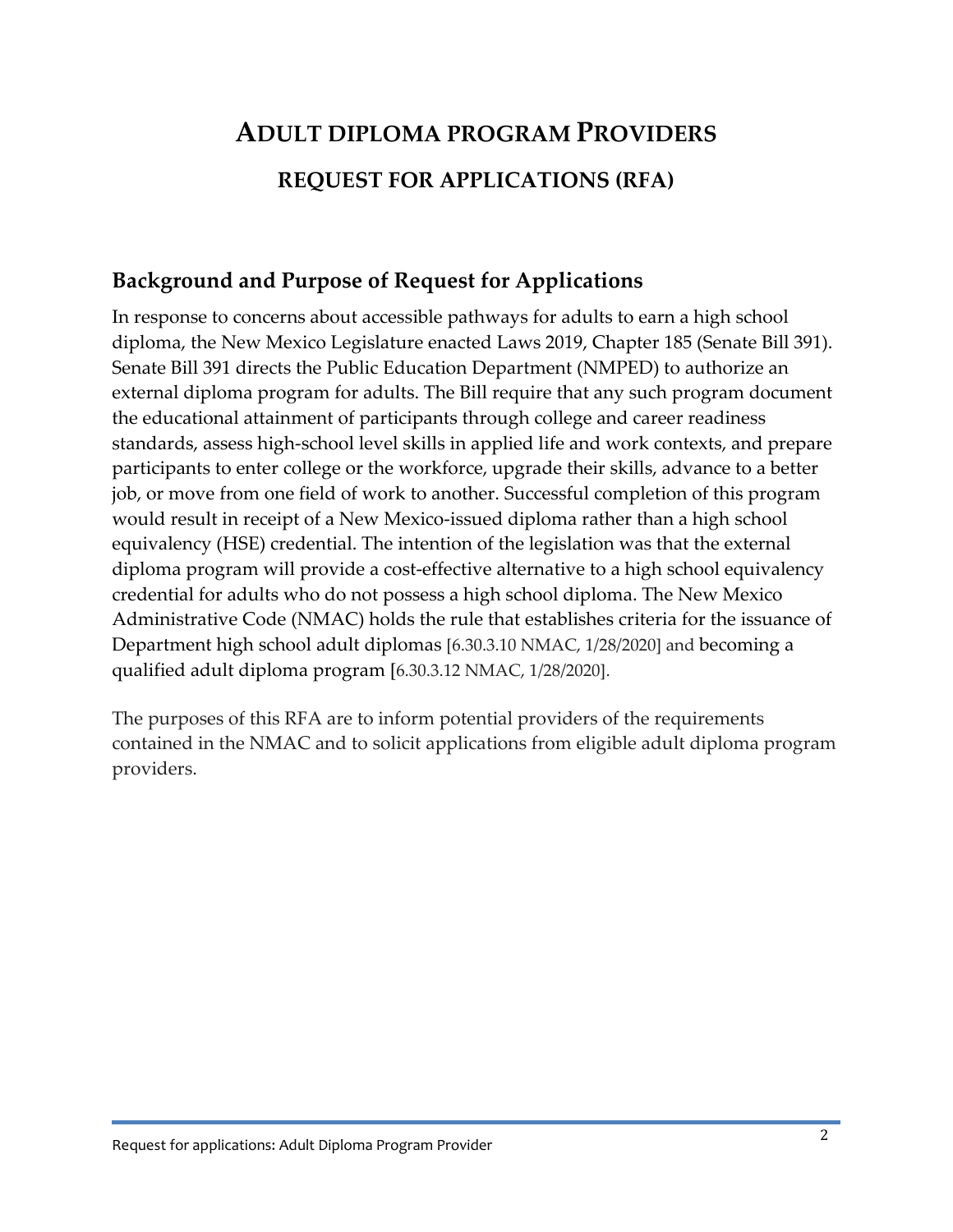## **Eligible Applicants**

The NMPED and the NMHED seek applicants that:

- A. Are recognized as an eligible adult diploma program by the division of the United States Department of Education that oversees career and college standards for adult education,
- B. Have an established adult diploma program with a comprehensive curriculum aligned to or comparable with the College and Career Readiness Standards for Adult Education:

[https://lincs.ed.gov/publications/pdf/CCRStandardsAdultEd.pdf;](https://lincs.ed.gov/publications/pdf/CCRStandardsAdultEd.pdf)

- C. Assesses high school-level skills in applied life and work contexts,
- D. Prepares individuals within its program to enter college or the workforce, upgrade their skills, advance to a better job, or move from one field of work to another, and
- E. Issues a transcript acceptable for college admissions and applications.

## **Application Procedure**

This RFA is posted on the HED and PED websites.

All eligible providers should complete the enclosed application in full and submit it to:

#### **John Sena, Policy Director**

#### **New Mexico Public Education Department**

#### **john.sena@state.nm.us**

You will be notified of receipt of your application. Applications are considered on an ongoing basis. Incomplete or paper applications will not be accepted. Applications that do not meet the above eligibility requirements will not be considered.

Eligible applications will be reviewed by a joint committee of representatives from NMPED, the Department that will authorize the successful external diploma program(s), and the New Mexico Higher Education Department (NMHED), which will issue the external diploma for New Mexico. The committee representatives from NMHED include the Division Director and an additional staff member from the Adult Education Division of NMHED, as stipulated by 6.30.3.12 NMAC, 1/28/2020. This review committee will evaluate the adult diploma applications and make a determination as to whether the applicant meets criteria to become a qualified adult diploma program in the state of New Mexico.

Determination of and notification to successful applicants will be made on an ongoing basis and within 60 days of application.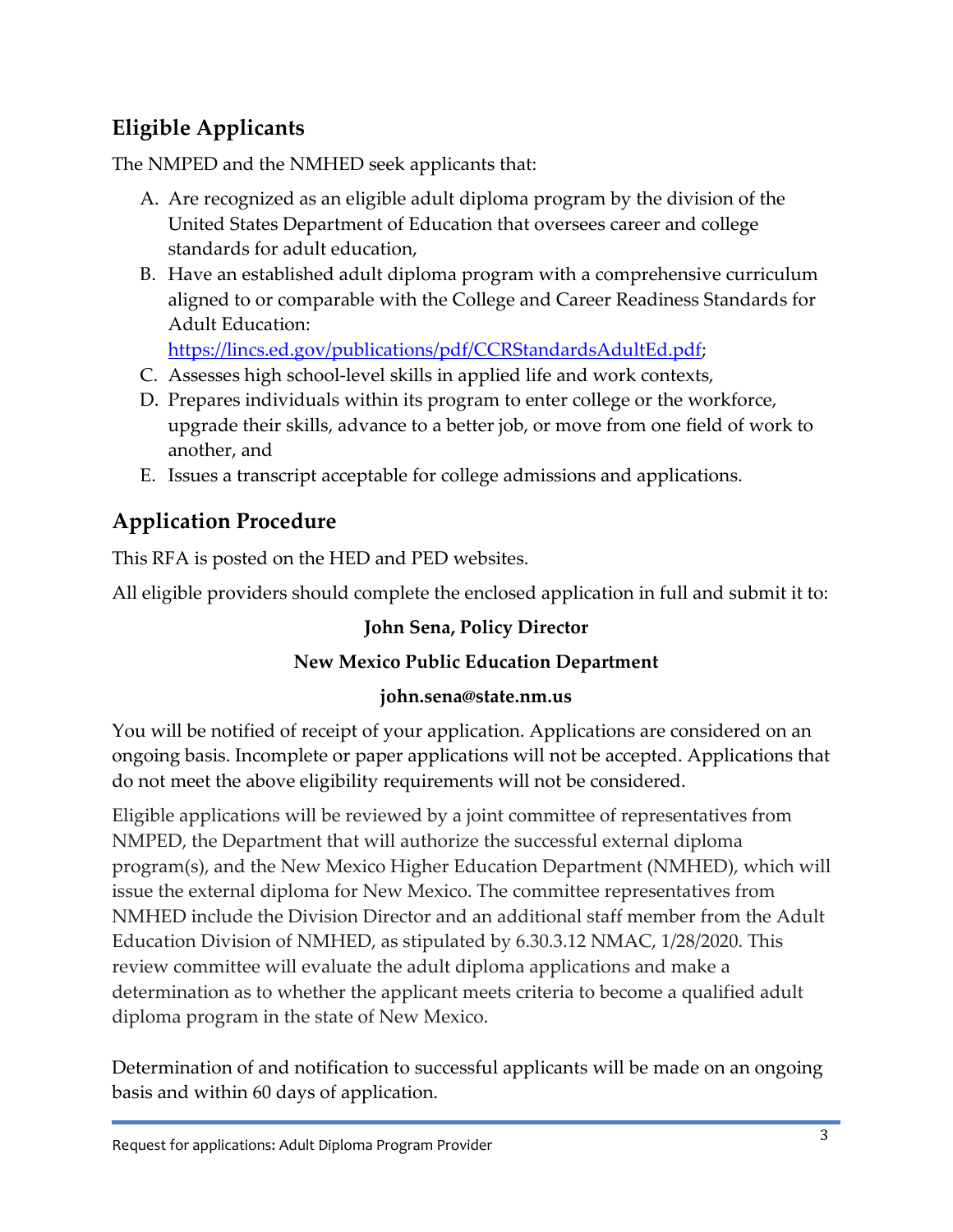### **Evaluation Criteria**

The committee will authorize providers based on the following three factors:

- Alignment of applicant's program with eligibility requirements
- Evidence provided related to program's eligibility
- Extent of demonstrated alignment with CCRS

In addition, the review committee may contact employees, partners, diploma recipients, or current customers of applicants to clarify or verify information and responses provided by applicants.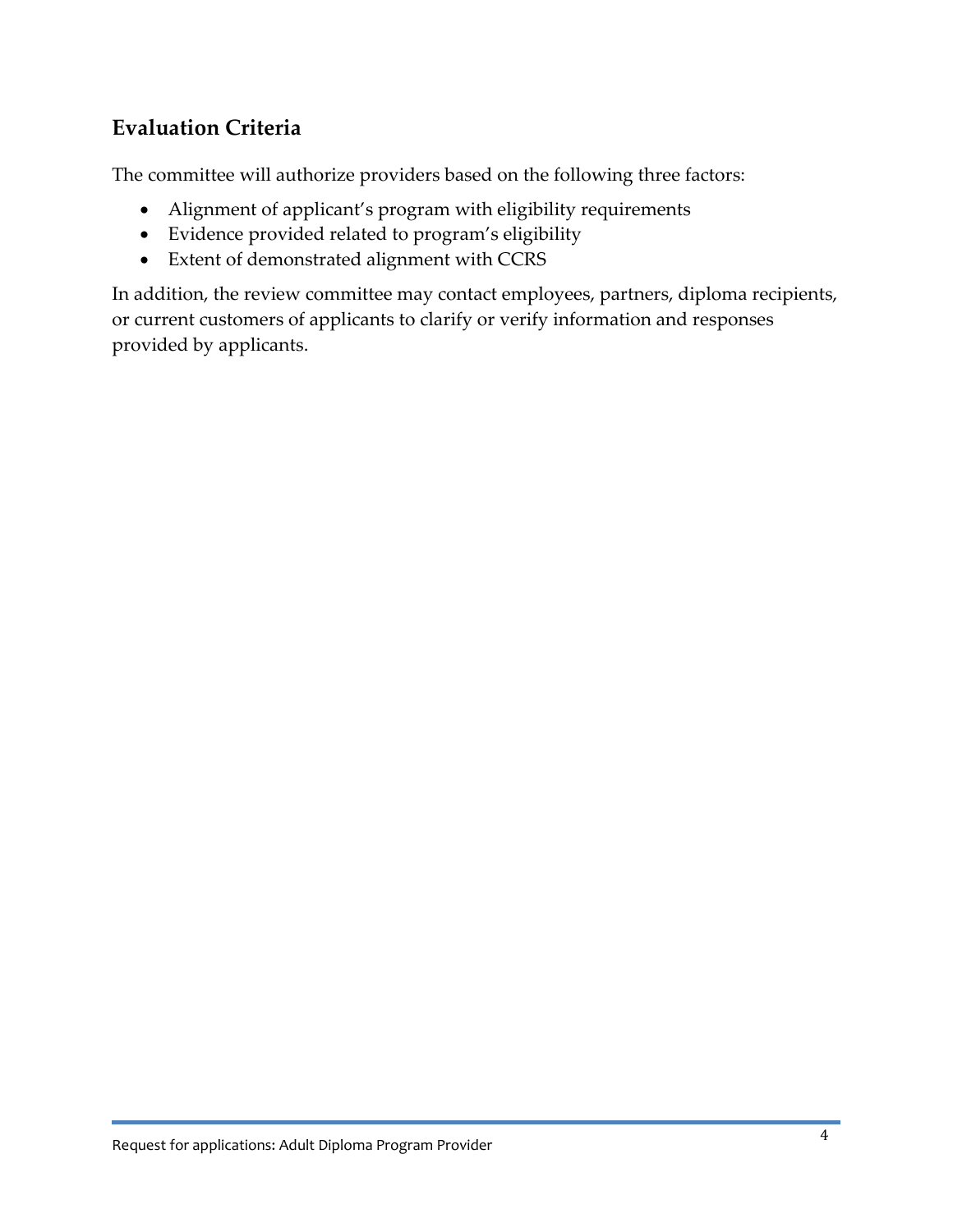## **APPLICATION**

### **Required Application Contents**

- **1. SIGNED APPLICANT INFORMATION SHEET**
- **2. APPLICANT ELIGIBILITY CONFIRMATION**
- **3. APPLICATION NARRATIVE**
- **4. SIGNED ASSURANCE**

**Applications must contain all three of the above components to be considered complete and to be evaluated by the review committee.** 

**Your submitted application, along with a signed letter from the Secretary of the New Mexico Public Education Department, will constitute the Agreement for your organization.**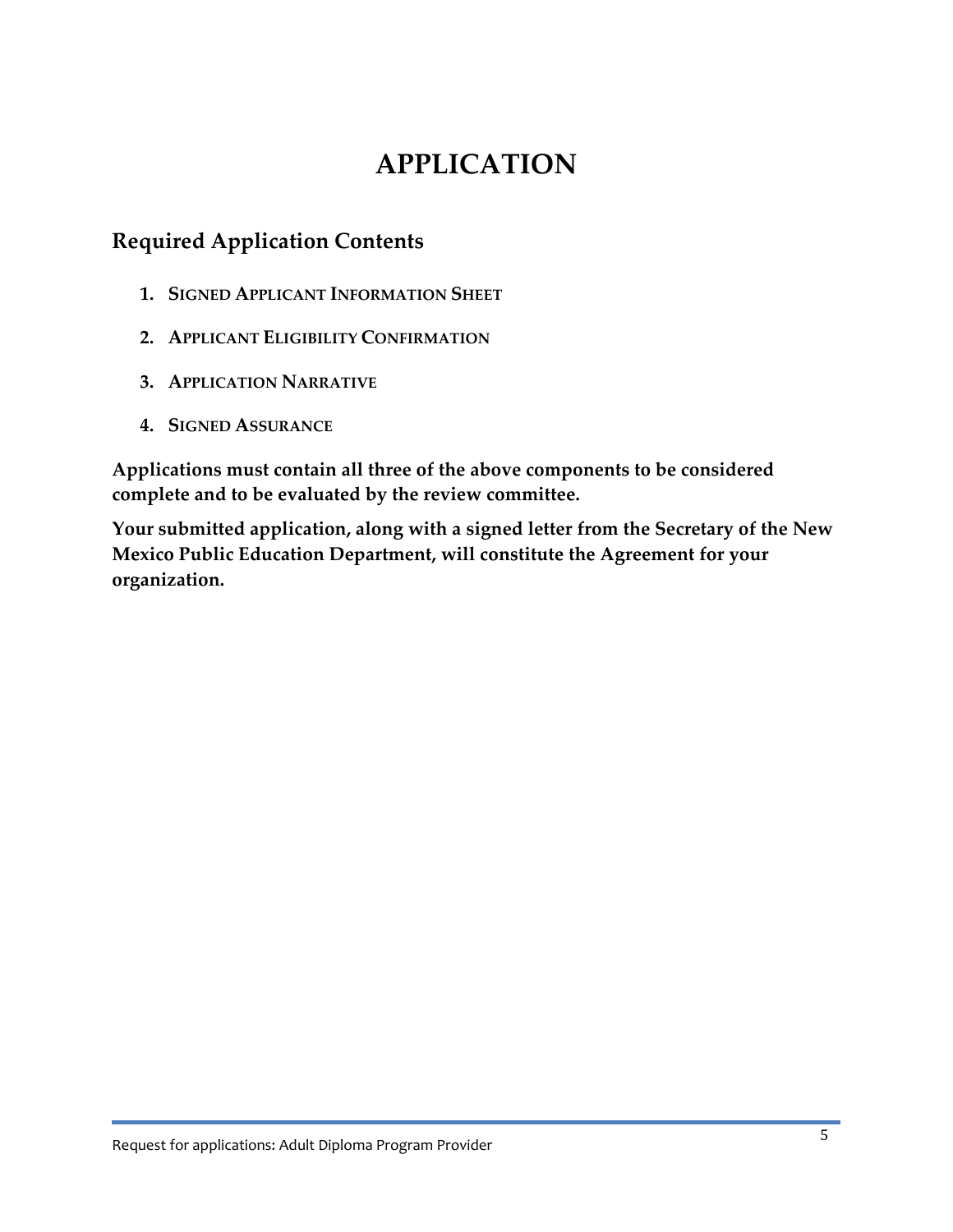

# **ADULT DIPLOMA PROGRAM PROVIDER**

# **APPLICANT INFORMATION**

| Name of Provider Organization                      |                                                       |              |                     |
|----------------------------------------------------|-------------------------------------------------------|--------------|---------------------|
| <b>Address</b>                                     | City                                                  | <b>State</b> | <b>Zip Code</b>     |
|                                                    | Chief Executive Officer of Organization -Printed Name |              |                     |
| Chief Executive Officer of Organization -Signature |                                                       |              | Date                |
| <b>Contact Person</b>                              | <b>Email Address</b>                                  |              | <b>Phone Number</b> |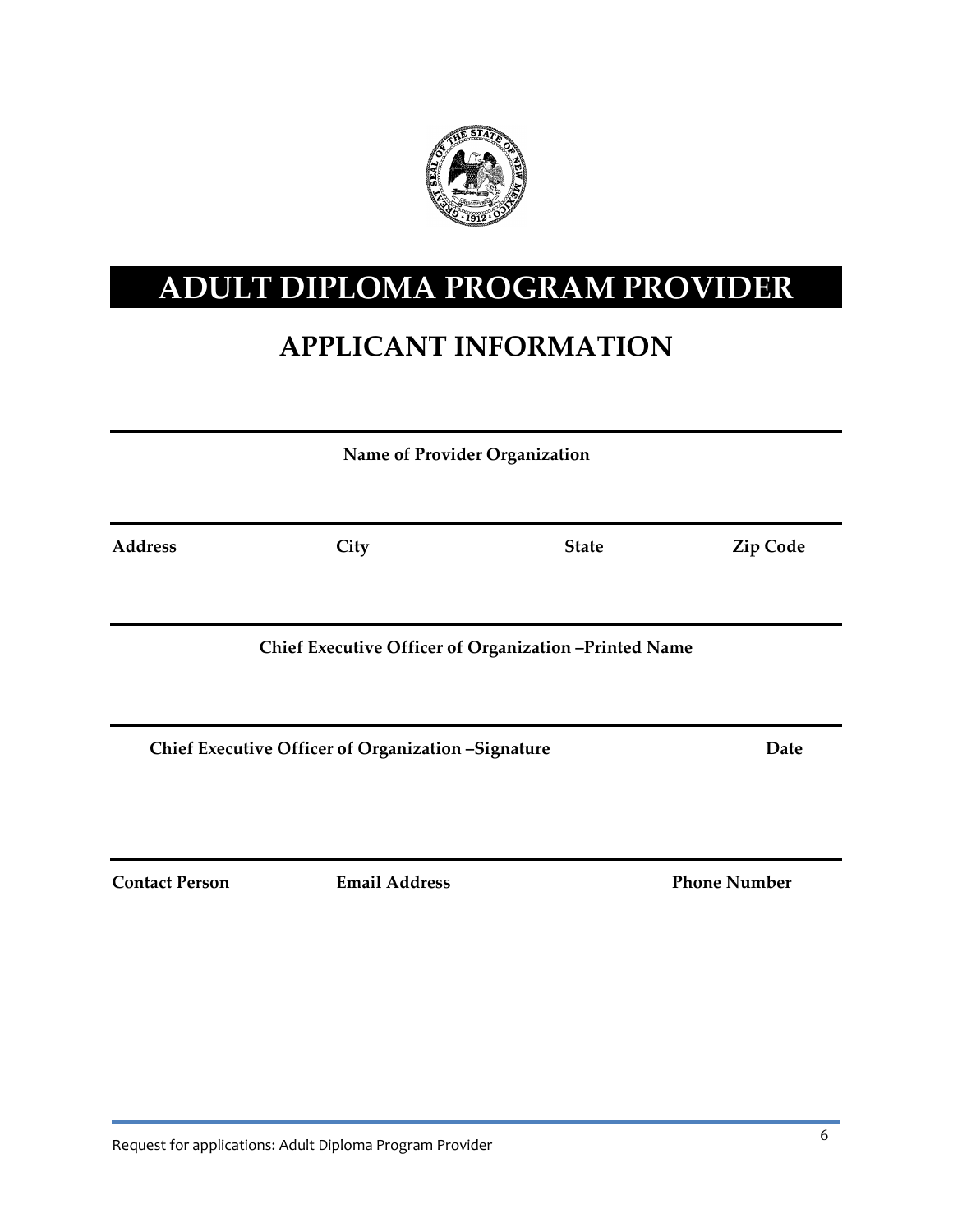#### **2. APPLICANT ELIGIBILITY CONFIRMATION**

| Check the box next to each eligibility requirement. If you cannot and do not<br>check every box, your application cannot be reviewed.                                                                     |
|-----------------------------------------------------------------------------------------------------------------------------------------------------------------------------------------------------------|
| Your adult diploma program is recognized by the division of the United<br>States Department of Education that oversees college and career readiness<br>standards.                                         |
| Your adult diploma program is comparable to all college and career<br>readiness standards established by the state of New Mexico.                                                                         |
| Your adult diploma program assesses high school-level skills in applied<br>life and work contexts.                                                                                                        |
| Your adult diploma program prepares individuals within its program to<br>enter college or the workforce, upgrade their skills, advance to a better job,<br>and/or move from one field of work to another. |
| Your adult diploma program can issue a transcript acceptable for college<br>admissions and applications.                                                                                                  |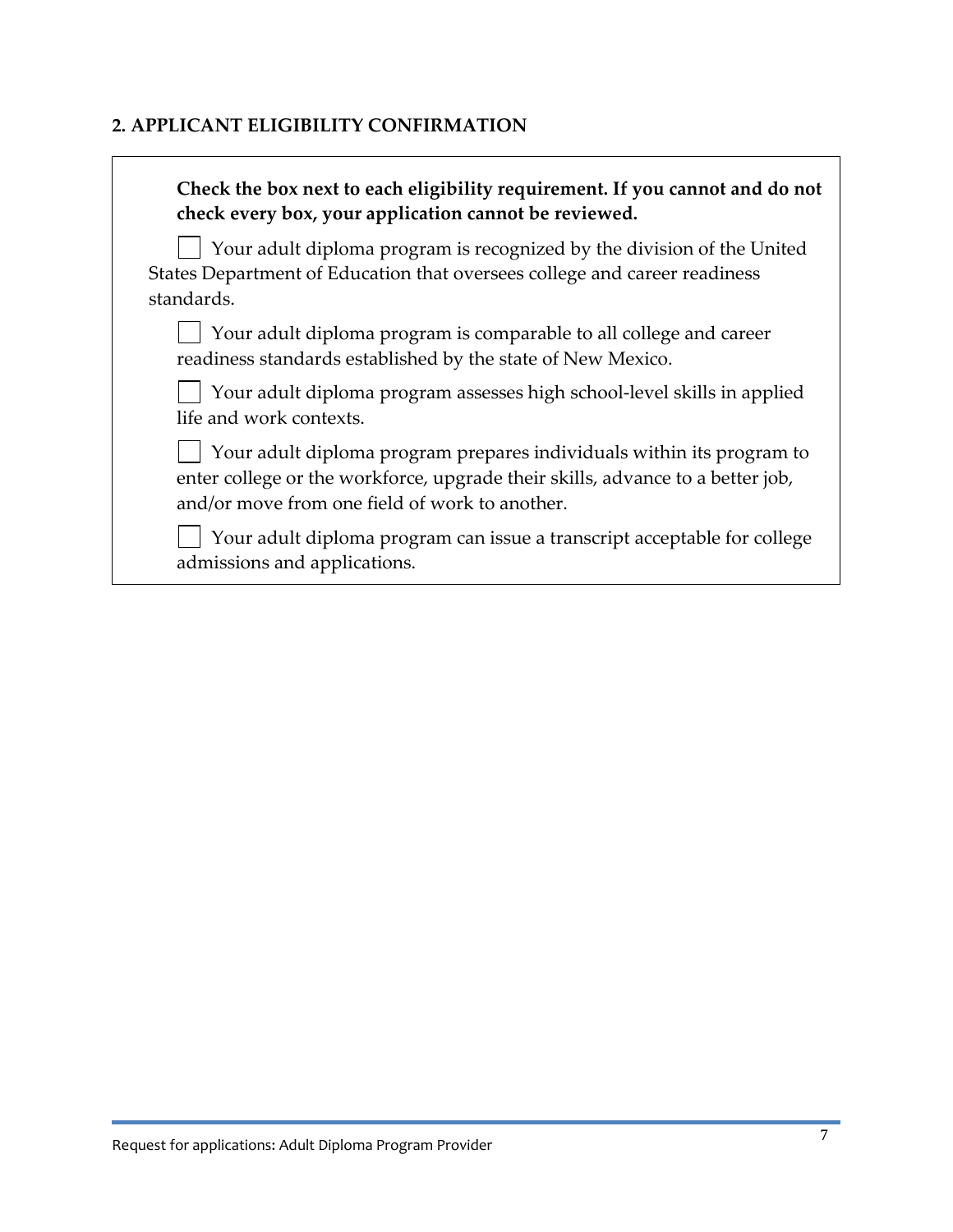#### **3. APPLICATION NARRATIVE**

#### **Directions***:*

- Respond fully, clearly, and concisely to each of the following questions.
- Please include or attach any evidence to support your responses.
- 1. Please provide the name and an overall description of your adult diploma program. Include how long it has been in existence; the approximate number of students it has served and where; why it is appropriate for adult learners in New Mexico who wish to earn an adult high school diploma; what the general process of preparation, assessment, and achievement is; and the strengths and any drawbacks of your model.
- 2. Describe and provide evidence for the recognition your adult diploma program has received from the United States Department of Education.
- 3. Describe your curriculum and provide evidence for how your adult diploma program aligns with college and career readiness standards.
- 4. Describe how your adult diploma program assesses high school-level skills in applied life and work contexts.
- 5. Describe how your adult diploma program prepares individuals within its program to enter college or the workforce, upgrade their skills, advance to a better job, and/or move from one field of work to another.
- 6. Provide details on the acceptability of the transcript you provide for college admissions and applications.
- 7. Please describe in detail the costs incurred by local schools and adult education programs associated with implementing and running your adult diploma program.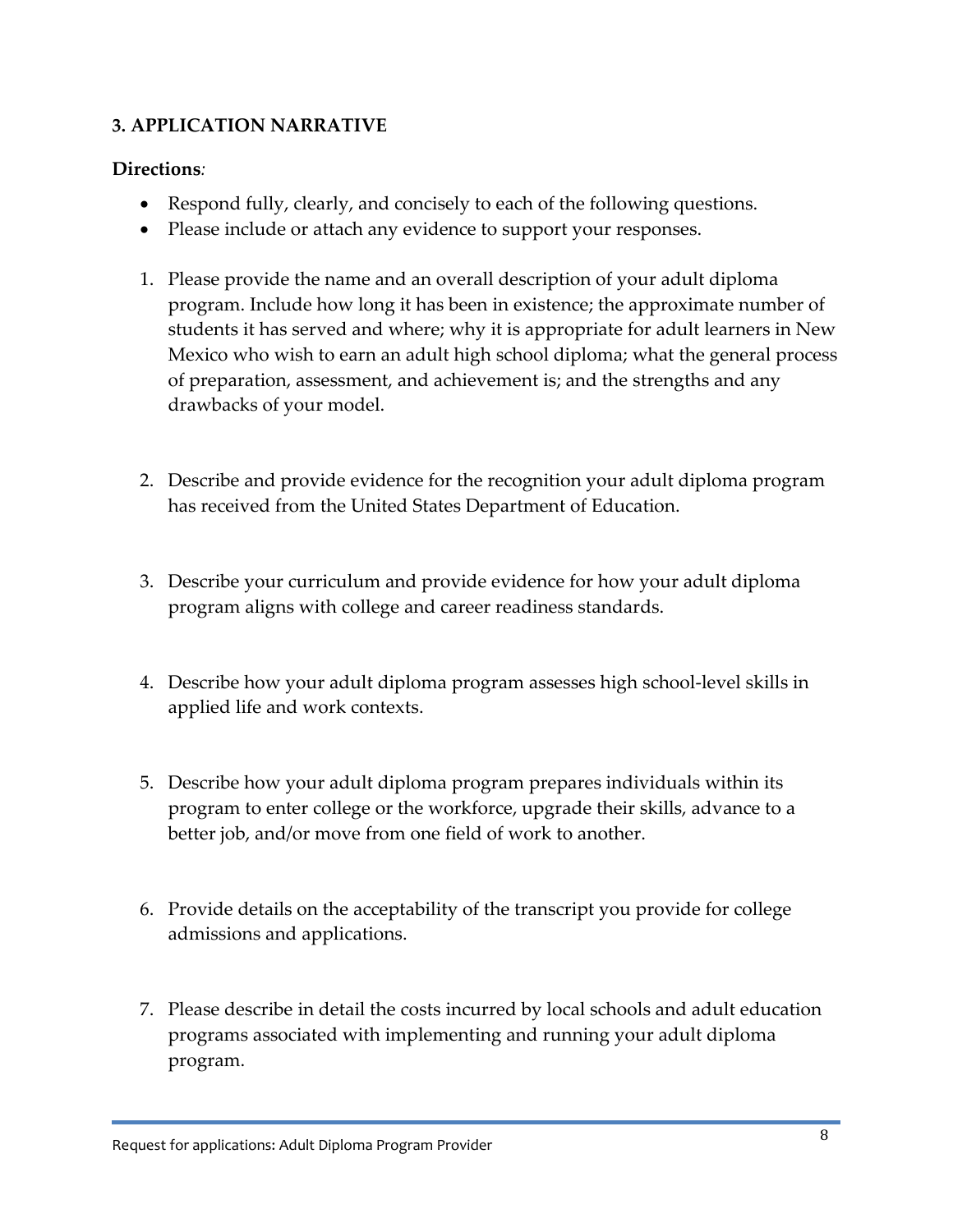- 8. What types of schools, programs, or facilities can administer your adult diploma program? What specific requirements would they need to meet?
- 9. Describe your adult diploma program's effectiveness in supporting adult learners to achieve their high school diploma. Please provide data and other evidence that demonstrate this effectiveness.
- 10. What else would you like us to know about your adult diploma program?